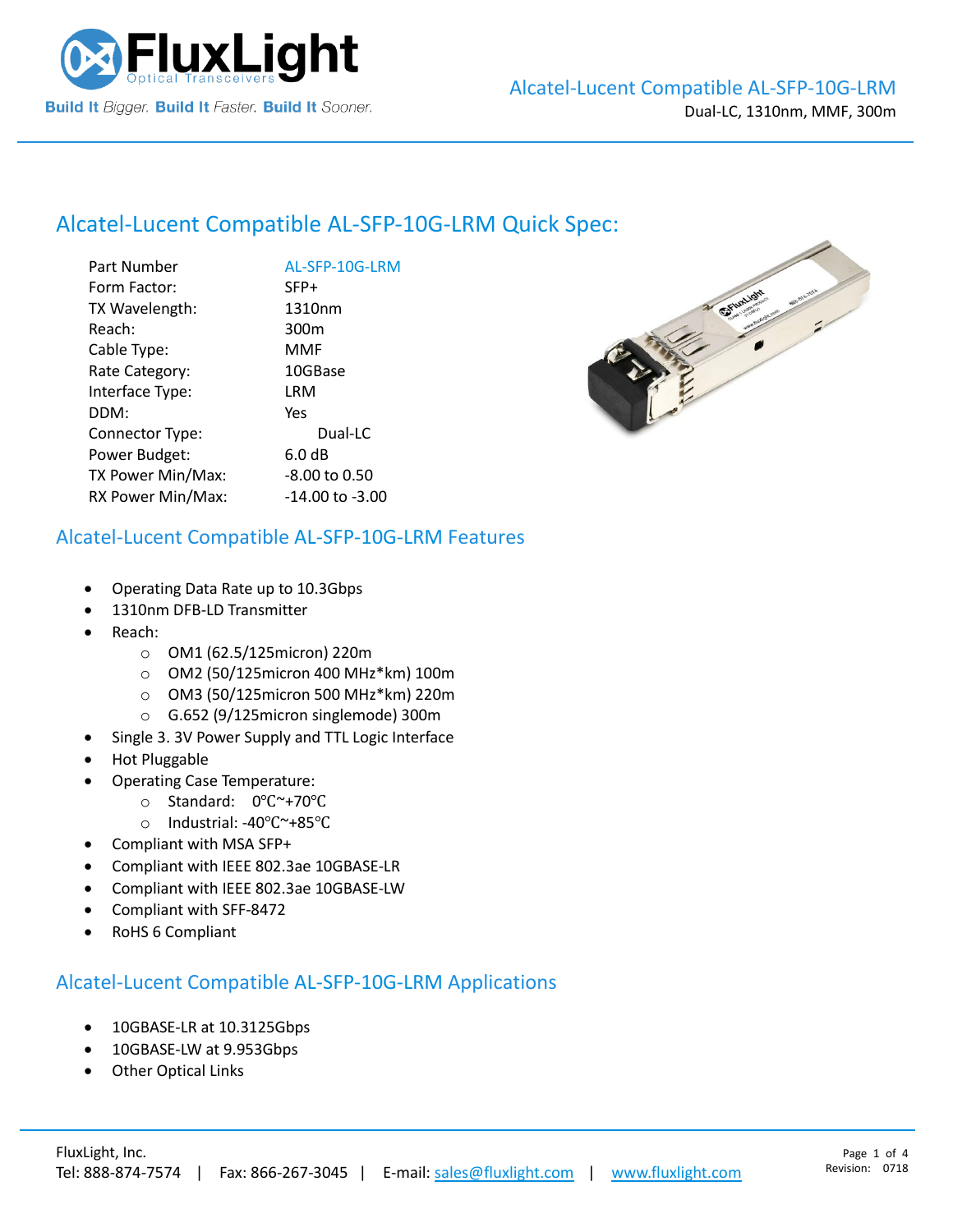

## Alcatel-Lucent Compatible [AL-SFP-10G-LRM](https://www.fluxlight.com/) Specification

#### Electrical Characteristics (Condition: Ta=TOP)

| <b>Parameter</b>                  | <b>Symbol</b> | Min. | <b>Typ</b> | Max.      | <b>Unit</b> | <b>Notes</b>                          |
|-----------------------------------|---------------|------|------------|-----------|-------------|---------------------------------------|
| CML Inputs(Differential)          | Vin           | 150  |            | 1200      | mV p-p      | AC coupled inputs                     |
| <b>Supply Current</b>             | ICC           |      |            | 300       | mA          |                                       |
| Input Impedance (Differential)    | Zin           | 85   | 100        | 115       | ohm         | $\text{Rin} > 100 \text{ kohm } @$ DC |
| Tx_Disable Input Voltage - Low    | VIL           | 0    |            | 0.8       | V           |                                       |
| Tx_Disable Input Voltage - High   | VIH           | 2.0  |            | 3.45      | V           |                                       |
| Tx_Fault Output Voltage - Low     | <b>VOL</b>    | 0    |            | 0.5       | V           |                                       |
| Tx_Fault Output Voltage - High    | <b>VOH</b>    | 2.0  |            | $Vcc+0.3$ | v           |                                       |
| <b>CML Outputs (Differential)</b> | Vout          | 350  |            | 700       | mV pp       | AC coupled outputs                    |
| Output Impedance (Differential)   | Zout          | 85   | 100        | 115       | ohms        |                                       |
| Rx_LOS Output Voltage-Low         | <b>VOL</b>    | 0    |            | 0.5       | v           |                                       |
| Rx LOS Output Voltage-High        | <b>VOH</b>    | 2.5  |            |           | V           |                                       |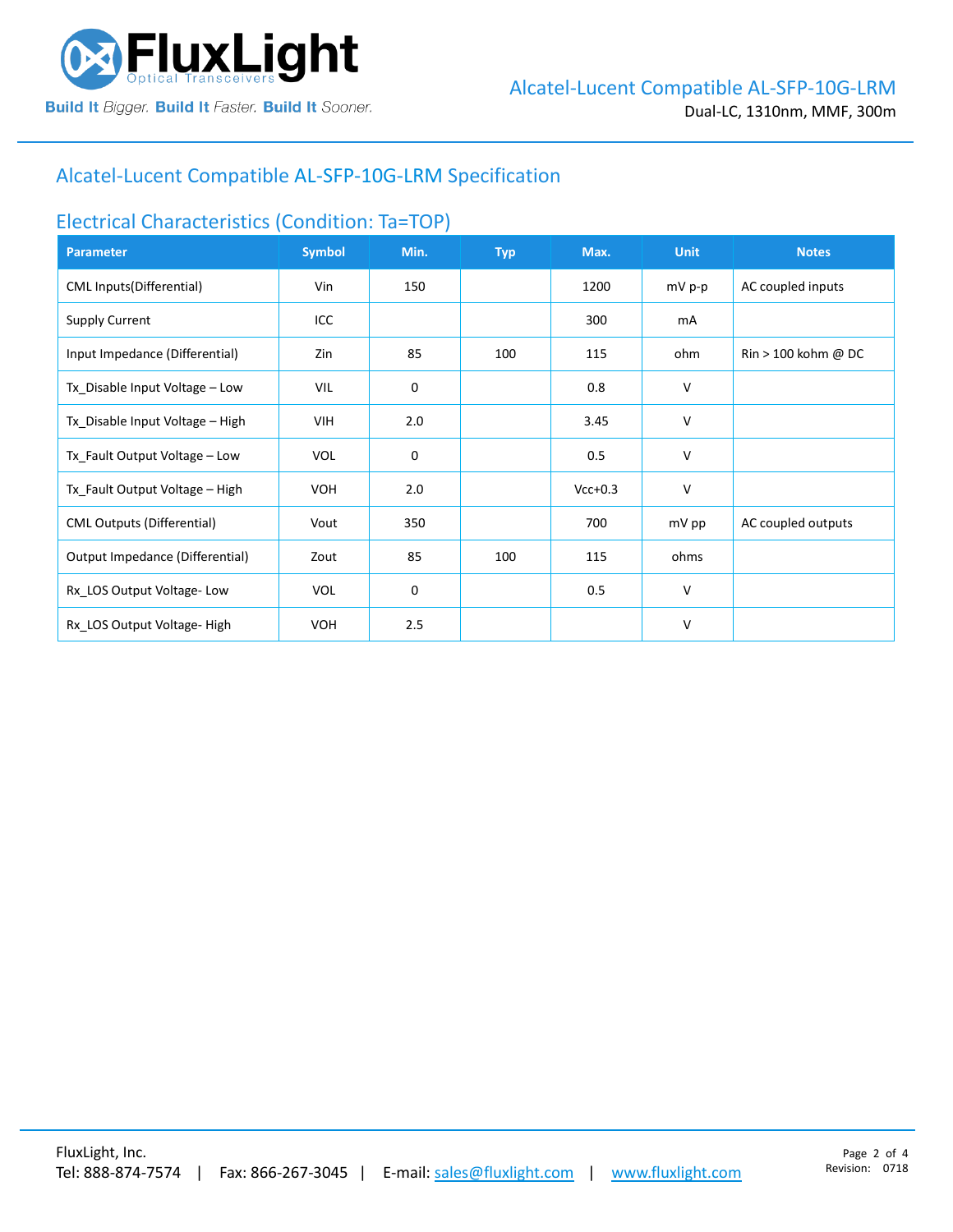

# Optical Characteristics (Condition: Ta=TOP)

| <b>TX</b>                            |         |                             |                          |                          |                          |              |  |
|--------------------------------------|---------|-----------------------------|--------------------------|--------------------------|--------------------------|--------------|--|
| <b>Parameter</b>                     |         | <b>Symbol</b>               | <b>Min</b>               | <b>Typ</b>               | <b>Max</b>               | Unit         |  |
| Data Rate                            |         |                             | $\overline{\phantom{a}}$ | 10.3                     | $\overline{\phantom{a}}$ | Gb/s         |  |
| 9µm Core Diameter SMF                |         |                             |                          | 10                       |                          | Km           |  |
| Centre wavelength                    |         | λс                          | 1270                     | 1310                     | 1355                     | nm           |  |
| Output Spectral Width(-20dB)         |         | Δλ                          | $\overline{\phantom{a}}$ | $\overline{\phantom{a}}$ | $\mathbf{1}$             | nm           |  |
| Average Output Power                 |         | $\mathsf{P}_{\mathsf{out}}$ | -8                       | $\overline{\phantom{a}}$ | $+0.5$                   | dBm          |  |
| <b>Extinction Ratio</b>              |         | ER                          | 3.5                      | $\overline{a}$           | ÷,                       | dB           |  |
| Average Power of OFF Transmitter     |         |                             |                          |                          | $-30$                    | dBm          |  |
| Side Mode Suppression Ratio          |         | SMSR                        | 30                       |                          |                          | dB           |  |
| Input Differential Impedance         |         | Zin                         | 90                       | 100                      | 110                      | Ω            |  |
| <b>TX Disable</b>                    | Disable |                             | 2.0                      |                          | $Vcc+0.3$                | $\mathsf{V}$ |  |
|                                      | Enable  |                             | $\mathsf 0$              |                          | 0.8                      |              |  |
| <b>TX Fault</b>                      | Fault   |                             | 2.0                      |                          | $Vcc+0.3$                | $\vee$       |  |
|                                      | Normal  |                             | $\mathsf 0$              |                          | 0.8                      |              |  |
| TX Disable Assert Time               |         | $t$ off                     |                          |                          | 10                       | us           |  |
| <b>RX</b>                            |         |                             |                          |                          |                          |              |  |
| <b>Parameter</b>                     |         | <b>Symbol</b>               | Min                      | <b>Typ</b>               | <b>Max</b>               | <b>Unit</b>  |  |
| Center Wavelength                    |         | λс                          | 1260                     |                          | 1565                     | nm           |  |
| <b>Receive Sensitivity</b>           |         | ${\sf P}_{\sf in}$          | $\bar{a}$                | $\sim$                   | $-14$                    | dBm          |  |
| Maximum Input Power                  |         | $P_{MAX}$                   | $-3$                     | 0                        | $\overline{\phantom{a}}$ | dBm          |  |
| Signal Detect Threshold-Assertion:   |         | SD <sub>HIGH</sub>          | $\overline{\phantom{a}}$ | $\sim$                   | $-15$                    | dBm          |  |
| Signal Detect Threshold-Deassertion: |         | SDLOW                       | $-25$                    | $\overline{\phantom{a}}$ | $\overline{\phantom{a}}$ | dBm          |  |
| <b>Output Differential Impedance</b> |         | Pin                         | 90                       | 100                      | 110                      | Ω            |  |
| Receiver Overload                    |         | Pmax                        | 0.5                      |                          |                          | dBm          |  |
| <b>Optical Return Loss</b>           |         | ORL                         |                          |                          | $-12$                    | dB           |  |
| LOS                                  | High    | $2.0\,$                     |                          |                          | $Vcc+0.3$                | ${\sf V}$    |  |
|                                      | Low     | $\pmb{0}$                   |                          |                          | 0.8                      |              |  |